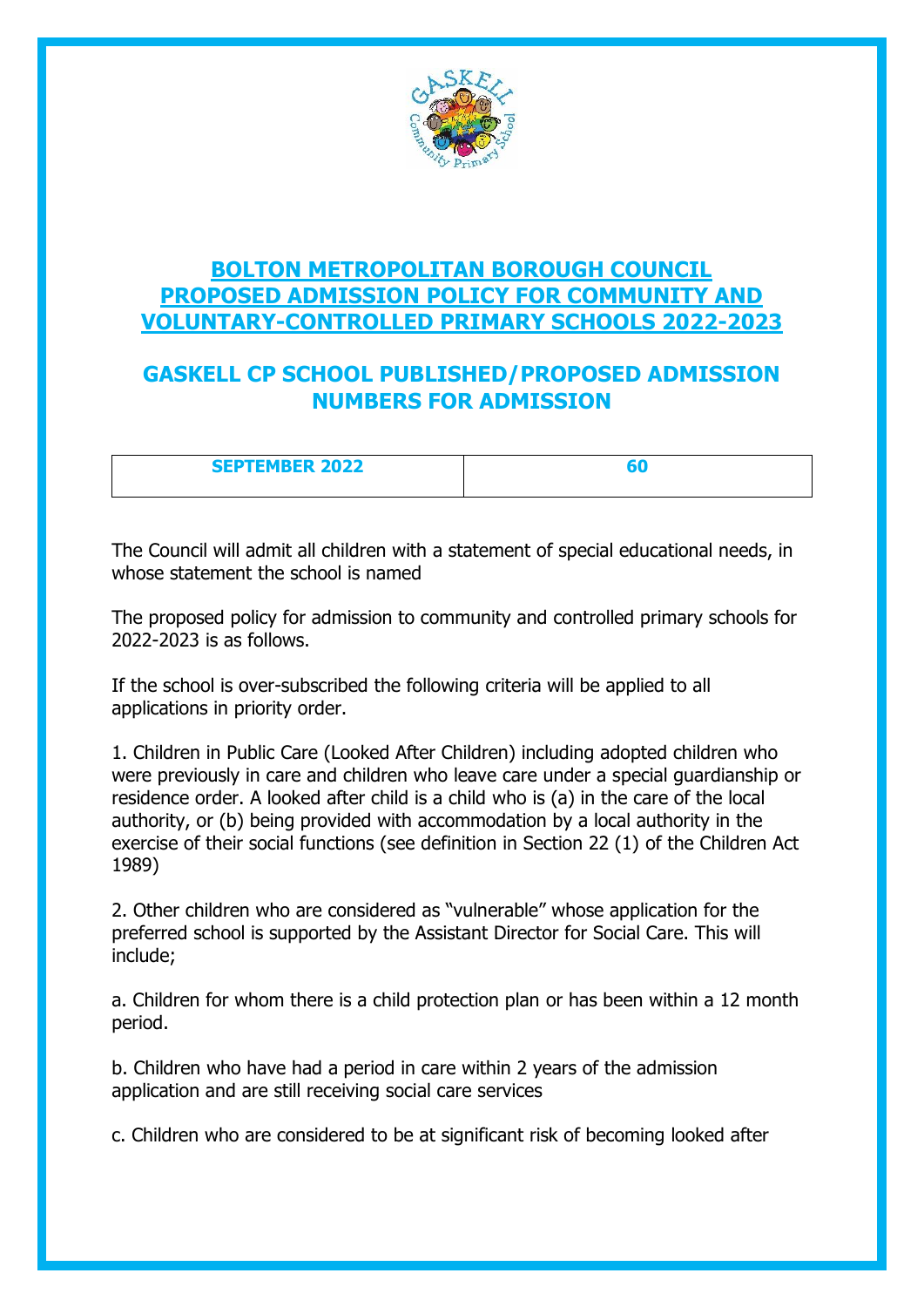

d. Children who are living in temporary accommodation due to fleeing violence and the area for rehousing has been identified

3. Children who will have older siblings in years Reception to Year 6 of the preferred school at the time of application and at the date of admission. Sibling includes full, step, half, foster and adopted brothers and sisters living at the same address.

4. Children who have strong Church connections where the school is a Church school.

Parents must complete the supplementary form attached to the application form as evidence that the family and the child are active worshipping members at the church to which the school is affiliated. Active worshipping members of the church will be those persons who worship at least once a month sustained over a period of a year prior to the closing date for applications.

5. Children who suffer from some medical condition or disability, which makes it, better for them to attend that school rather than another. Places will only be offered under this criterion if the child has a certified medical condition with strong professional supporting evidence confirming that existing exceptional problems with the child's health would be seriously exacerbated if a place were not made at the preferred school. Parents applying under this criteria must provide a letter from the child's GP/Consultant setting out the reasons why the school is the most suitable school and details of the child's medical condition.

Medical evidence must be submitted by 31st October 2021. Evidence received after this date will not be taken into consideration

6. Proximity (Where you live).

Shortest walking distance to the preferred school minus shortest walking distance to the nearest/next nearest school plus 100 to create a ranking value. The lower the ranking value the higher the priority for a place.

The nearest/next nearest school will include all community, voluntary-controlled, foundation, free and academy schools whether in the Bolton Borough or not.

- If any categories are oversubscribed then geographical proximity (as set out in category 6 above) will be used as a tie breaker. If the proximity value is equal then random allocation will be used as a tie-breaker.
- The shortest walking route will be that determined by the Local Authority using only those public rights of way recognised within the measuring system. This will be measured using Routefinder, a computerised mapping system which uses the ordnance survey integrated network which measures from the point on the highway nearest to the centre of the home property and the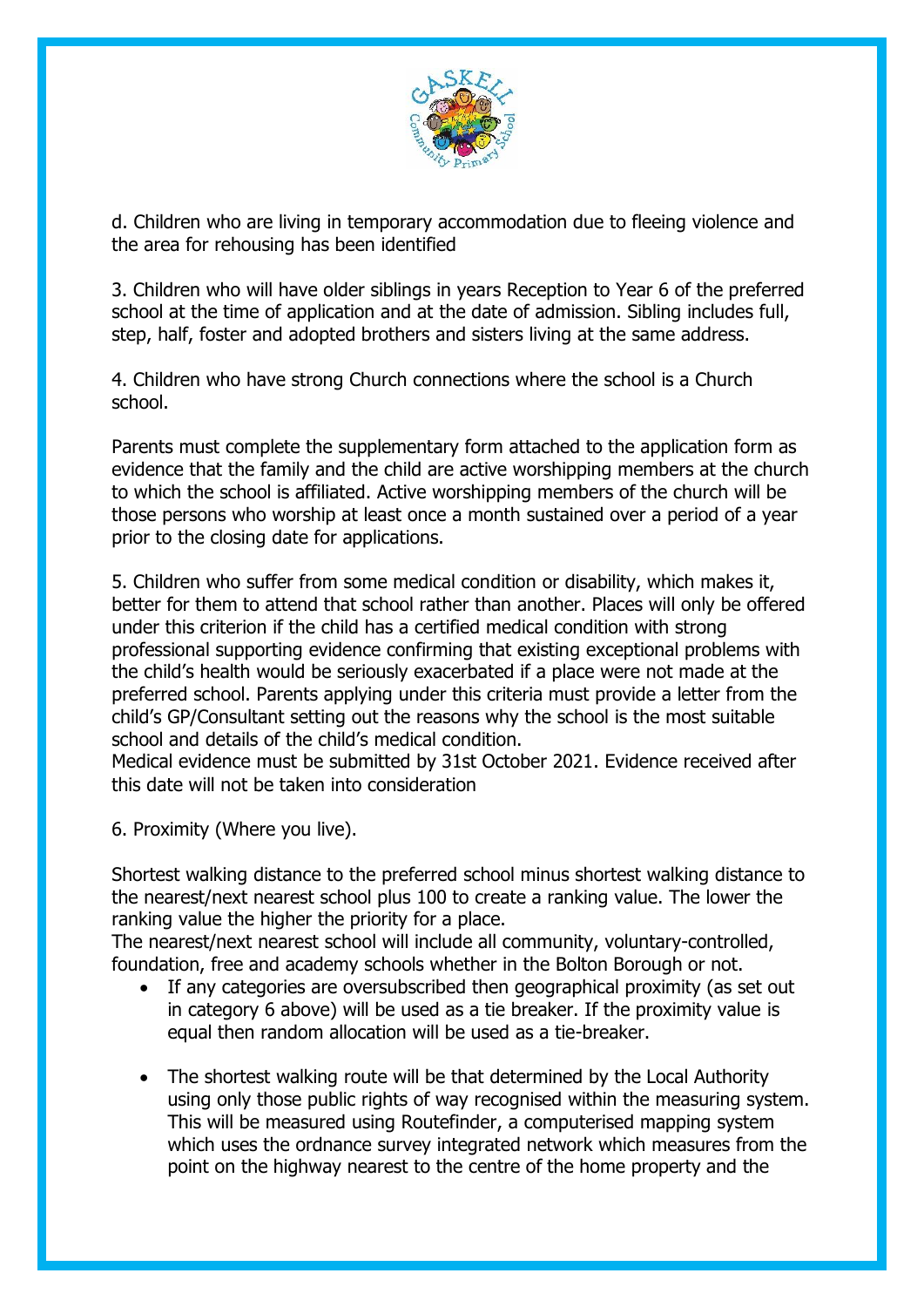

designated main entrance to the school. In the event of a tie-break within a block of flats those living furthest from the communal entrance will be given priority.

• Where a single place remains at a school and the application being considered is for twins (etc.) the Council will allocate above the admission number to accommodate each child.

# **LATE APPLICATIONS**

### **1. LATE APPLICATIONS RECEIVED AFTER THE CLOSING DATE BUT BEFORE PLACES ARE ALLOCATED**

The closing date will as far as possible be strictly observed. Late applications will only be considered after all the applications received by the closing date have been considered. Places will however be allocated and parents/carers will receive notification on 16th April 2022.

Only in exceptional circumstances where evidence is available will late applications be considered on time. These may include the following:

- parents who removed into the borough after the closing date
- parents/carers were abroad for the whole period between the publication of the LA's admission booklet and the closing date for the application form
- Parental/carer/child illness which required hospitalisation for the major part of the period between the publication of the LA's admission booklet and the closing date for the application form.

#### **2. APPLICATIONS RECEIVED AFTER THE ALLOCATION DATE**

The LA will continue to manage the co-ordinated admission arrangements after the allocation date.

The LA form and any relevant documents will be passed on to the appropriate admissions authority for consideration. The LA will retain responsibility for informing parents/carers about the outcome of their application. If admission is refused to the preferred Borough school(s) or academy, an appeal form(s) will be sent with the letter, which will inform parents/carers of the alternative school to be offered.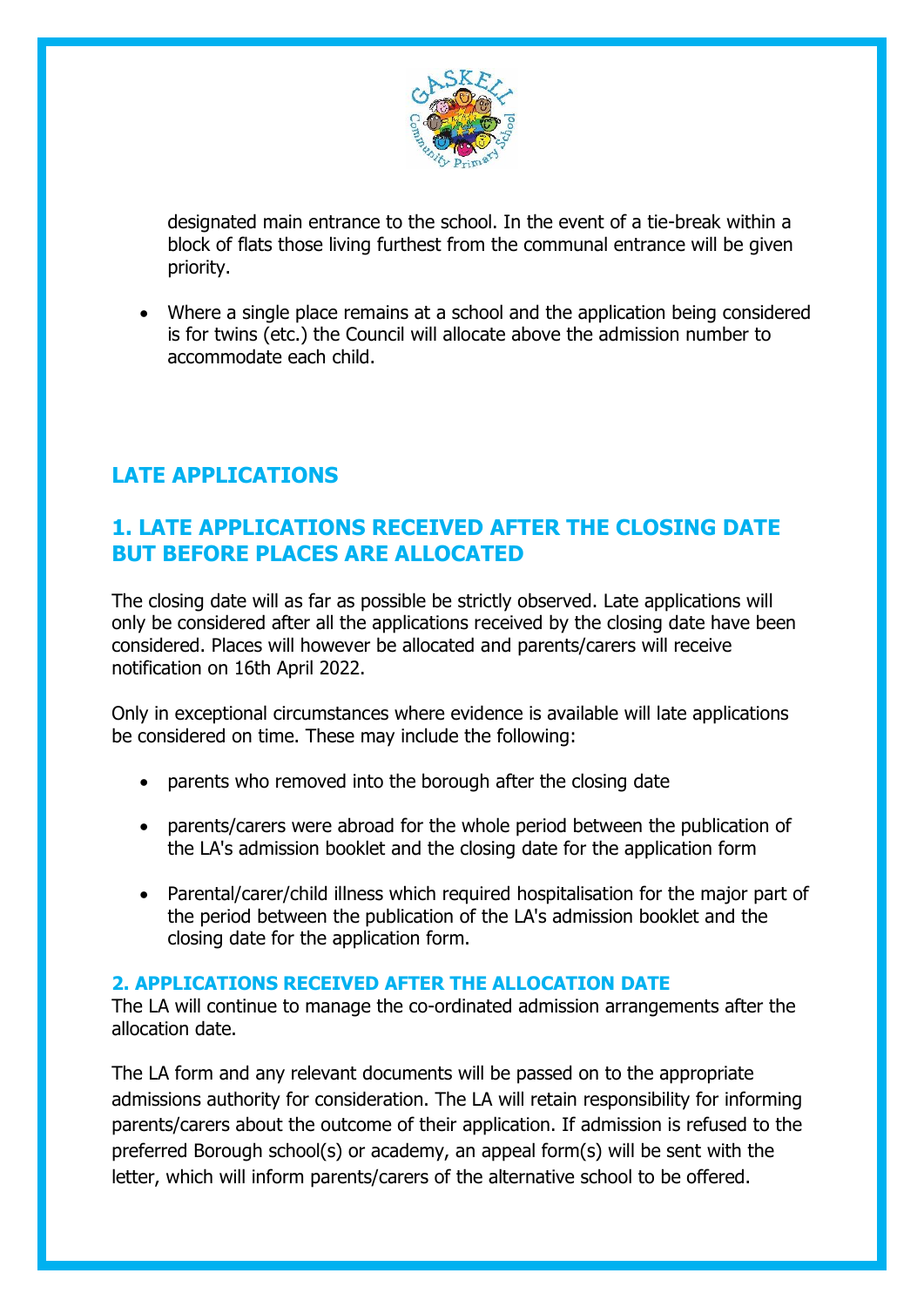

#### **WAITING LISTS AND CHANGE OF PREFERENCES WAITING LIST**

There is no obligation on admission authorities to maintain waiting lists and it is for individual admission authorities to consider if they wish to maintain a waiting list. Where a waiting list is maintained, the admission authority must use the existing oversubscription criteria to rank the children.

Bolton LA maintains waiting lists for admission to the borough schools and academies and for 2022 admissions this will be held until the end of the summer term 2022. Details of children who have not been offered a place at their preferred school(s), including late applicants will automatically be placed on the waiting list.

The waiting list will be compiled using the relevant published oversubscription criteria. As no distinction will be made between applications received on time and late applications, the waiting list will remain fluid.

The LA will maintain the waiting list until the end of the Summer term 2022. Procedures for changing schools after this period are outlined in the policy relating to in year admissions.

A parent cannot add their name to the waiting list for a school that was not one of their original three preferences but can change their preferences after offer date if necessary.